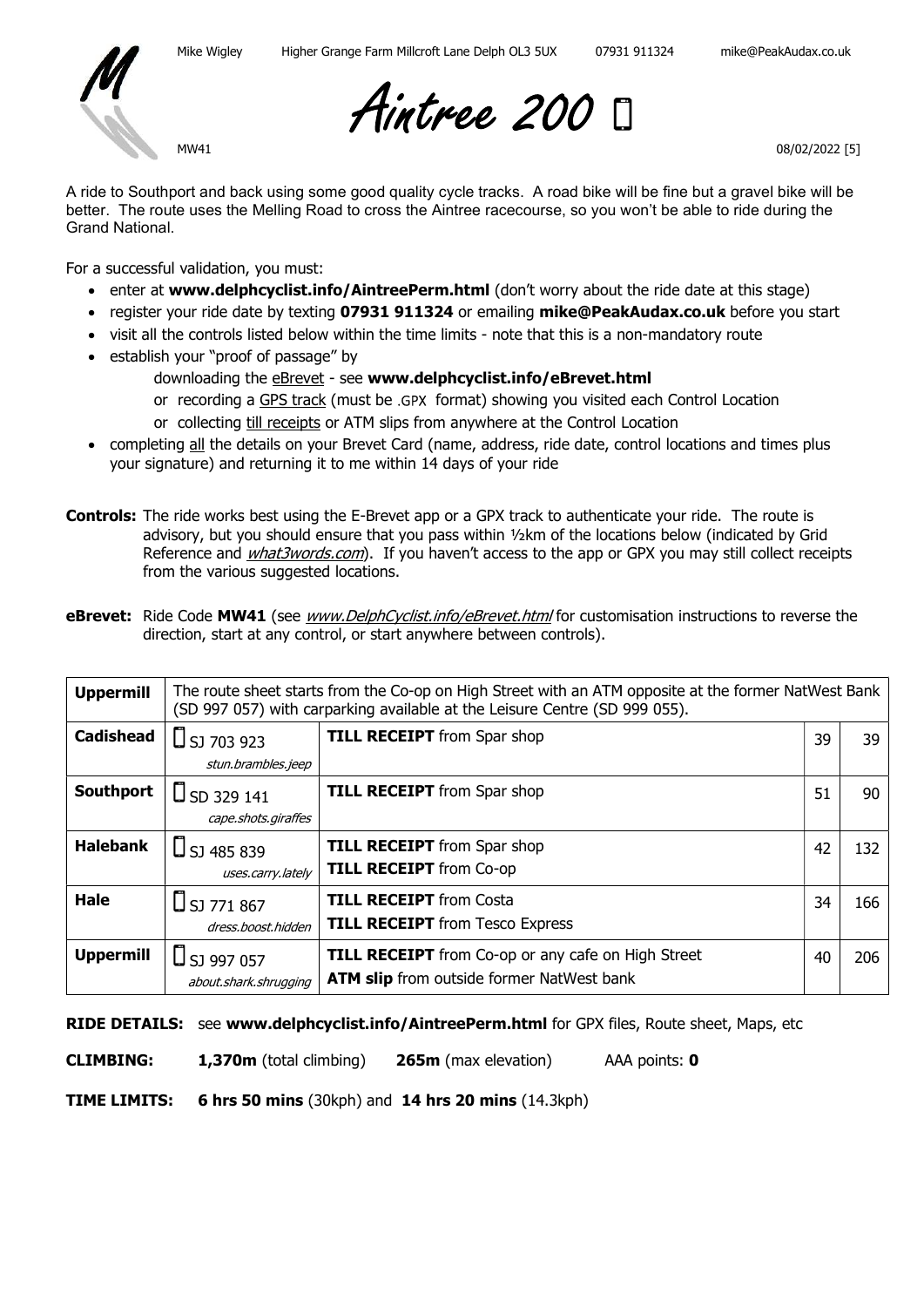| Aintree Loops 200<br>(off-road sections)                                     |  |
|------------------------------------------------------------------------------|--|
| $\mathbf{1}$ left from Co-op $\mathsf{U}$                                    |  |
| 1.8 Y <b>Oldham</b> > A669 Oldham Road                                       |  |
| 6.5 $\blacktriangleleft$ after pedestrian X-ing, Cranbrook St                |  |
| 6.8 $\rightarrow$ 4 <sup>th</sup> right, Salisbury Road                      |  |
| 6.9 $\rightarrow$ Roundthorn Road                                            |  |
| 7.0 T Glodwick Road                                                          |  |
| 7.4 TA Town Centre> Glodwick Road<br>$\bigcup$ Queens Road (through pillars) |  |
| 7.6 Y to left of Alexandra Park,<br>descend through gate                     |  |
| 8.1 T Ashton Road A627                                                       |  |
| 10.0 $\rightarrow$ Coal Pit Lane                                             |  |
| 11.9 T Cutler Hill Road                                                      |  |
| 12.1<br>Ashton Rd thru Woodhouses                                            |  |
| 15.4 T & $\overline{P}$ through Clayton Vale                                 |  |
| 16.8 <b>+</b> Riverpark Road                                                 |  |
| 17.6 T Briscoe Lane                                                          |  |
| 17.9 $\mathbf{T}$ <sup><math>\mathbf{A}</math></sup> A6010                   |  |
| 18.1 + <sup>1</sup> Bradford Road                                            |  |
| 19.8 + Store Street<br>under canal and railway tunnels                       |  |
| 20.5 $\leftarrow$ & $\leftarrow$ Fairfield Street                            |  |
| 21.3 $\bigoplus$ at Palace Theatre, Whitworth St                             |  |
| 21.8 $\leftarrow$ by station onto Castle St cobbles                          |  |

|             | 22.1 left before rail bridge<br>onto foot bridge <i>(Youth Hostel)</i><br>left and along canal towpath                                                                                                                                                                                                                                                                                                                                                                                   |
|-------------|------------------------------------------------------------------------------------------------------------------------------------------------------------------------------------------------------------------------------------------------------------------------------------------------------------------------------------------------------------------------------------------------------------------------------------------------------------------------------------------|
|             | 24.5 over Throstles Nest footbridge                                                                                                                                                                                                                                                                                                                                                                                                                                                      |
| 21.8 $\tau$ |                                                                                                                                                                                                                                                                                                                                                                                                                                                                                          |
|             | 26.8 over Bridgewater Canal footbridge                                                                                                                                                                                                                                                                                                                                                                                                                                                   |
|             | 27.0 T Moss Road                                                                                                                                                                                                                                                                                                                                                                                                                                                                         |
|             | 27.6 $\rightarrow$ Derbyshire Lane                                                                                                                                                                                                                                                                                                                                                                                                                                                       |
|             | 28.2 $\hat{\Phi}$ 3 <sup>rd</sup> exit <i>(pass petrol station on R)</i>                                                                                                                                                                                                                                                                                                                                                                                                                 |
|             | 29.7 $\rightarrow$ Moss Vale Road (after Motorway)                                                                                                                                                                                                                                                                                                                                                                                                                                       |
|             | 29.8 + Railway Road                                                                                                                                                                                                                                                                                                                                                                                                                                                                      |
|             | 30.7 <b>f</b> Flixton Road                                                                                                                                                                                                                                                                                                                                                                                                                                                               |
|             | 32.2 TA Flixton Road                                                                                                                                                                                                                                                                                                                                                                                                                                                                     |
|             | 32.7 $\rightarrow$ Irlam Road                                                                                                                                                                                                                                                                                                                                                                                                                                                            |
|             | 34.9 T over Ship Canal at Irlam locks                                                                                                                                                                                                                                                                                                                                                                                                                                                    |
|             | 35.1 $\blacklozenge$ A57 Cadishead Way                                                                                                                                                                                                                                                                                                                                                                                                                                                   |
|             | 36.8 $\leftrightarrow$ Cadishead > B5471                                                                                                                                                                                                                                                                                                                                                                                                                                                 |
|             | 37.6 $\leftarrow$ $\leftarrow$ $\leftarrow$ $\leftarrow$ $\leftarrow$ $\leftarrow$ $\leftarrow$ $\leftarrow$ $\leftarrow$ $\leftarrow$ $\leftarrow$ $\leftarrow$ $\leftarrow$ $\leftarrow$ $\leftarrow$ $\leftarrow$ $\leftarrow$ $\leftarrow$ $\leftarrow$ $\leftarrow$ $\leftarrow$ $\leftarrow$ $\leftarrow$ $\leftarrow$ $\leftarrow$ $\leftarrow$ $\leftarrow$ $\leftarrow$ $\leftarrow$ $\leftarrow$ $\leftarrow$ $\leftarrow$ $\leftarrow$ $\leftarrow$ $\leftarrow$ $\leftarrow$ |
|             | 38.3 → <i>St Marys School</i> > Lords Street                                                                                                                                                                                                                                                                                                                                                                                                                                             |
|             | 39.0 <b>Cadishead</b> Spar on right                                                                                                                                                                                                                                                                                                                                                                                                                                                      |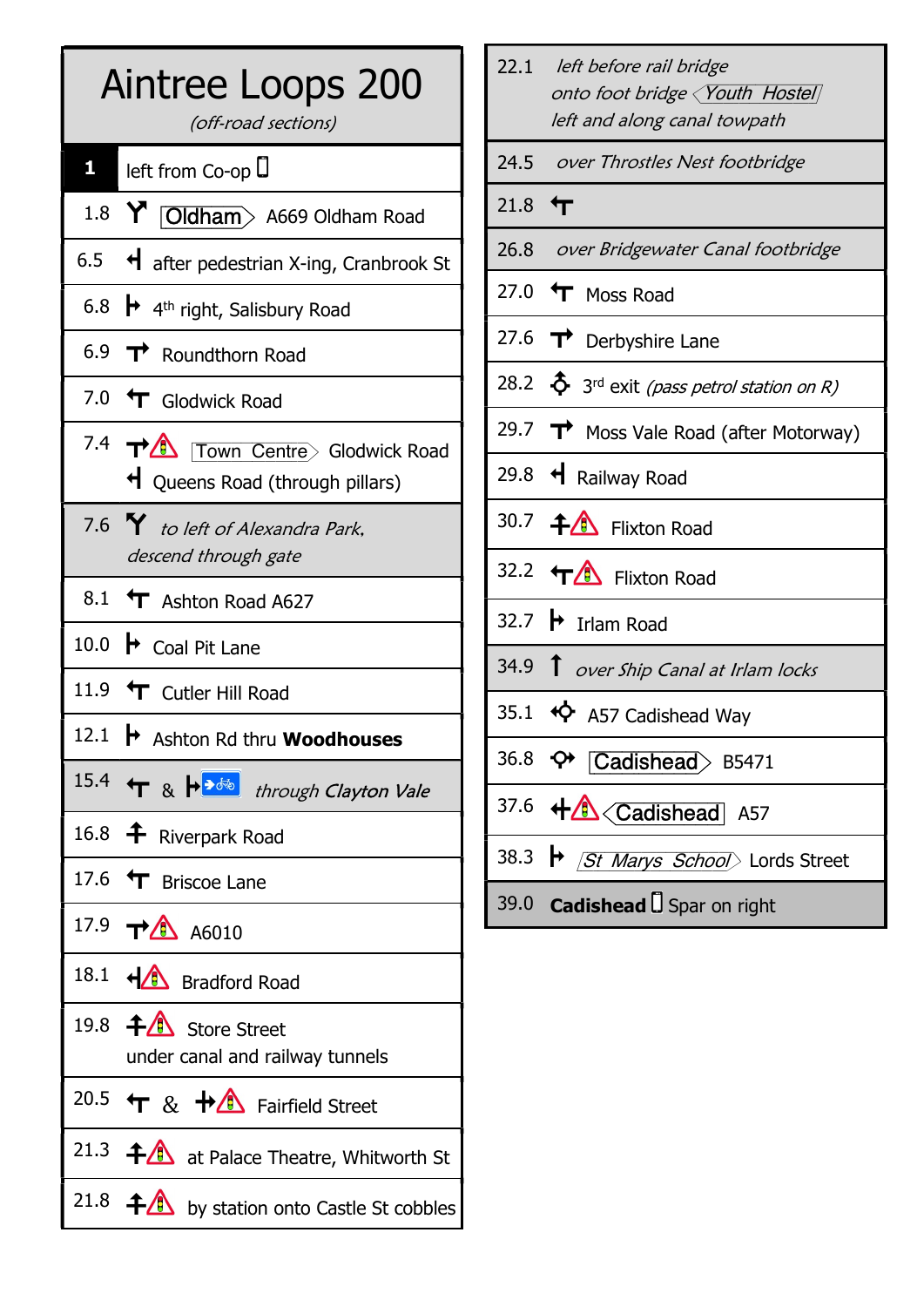| 2 | right from Cadishead Stores and                                                                   |
|---|---------------------------------------------------------------------------------------------------|
|   | 0.1 + on footpath Motorcycling prohibited<br>and cross over Glaze Brook footbridge                |
|   | 0.3 $\rightarrow$ Carlton Way                                                                     |
|   | 0.4 $\rightarrow$ Glazebrook Lane                                                                 |
|   | 5.6 $\mathbf{\hat{T}}$ A574 $\langle \textit{Warning}$                                            |
|   | 6.6 + B5207 in Golbourne> Culcheth                                                                |
|   | 11.1 $\uparrow$ B5207 Church Lane &<br>+4 over A580 Golbourne                                     |
|   | 12.4 <b>f</b> Golbourne Road                                                                      |
|   | 13.5 $\leftrightarrow$ <i>Abram</i>                                                               |
|   | 13.7 Y B5207 < Ashton                                                                             |
|   | 16.1 T A58 Bolton Road                                                                            |
|   | 16.7 → B5207 <i>Billinge</i>                                                                      |
|   | 16.9 + Alexandra Road                                                                             |
|   | 17.6 $\triangle$ Cansfield Grove                                                                  |
|   | 17.9 $\triangleq$ Low Bank Road                                                                   |
|   | 19.4 $\triangleq$ Rectory Road                                                                    |
|   | 20.6 $\rightarrow$ Winstanley Road                                                                |
|   | 25.2 + Sefton Road                                                                                |
|   | 25.7 $\leftrightarrow$ under motorway bridge                                                      |
|   | 26.1 $\mathbf{\hat{Y}}$ Higher Lane                                                               |
|   | 26.9 $\triangleq$ Mill Lane                                                                       |
|   | 30.7 $\rightarrow \bullet$ & immediately $\leftarrow \bullet \bullet$ Beacon La                   |
|   | 31.3 $\left\langle \right\rangle$ $\left\langle \right\rangle$ Beacon Lane (4 <sup>th</sup> exit) |
|   | 32.1 + cobbs Brow Lane                                                                            |

| 32.4 → Cobbs Clough Road                                                                   |
|--------------------------------------------------------------------------------------------|
| 33.4 $\delta$ <sup>16</sup> <sup>®</sup> 3 <sup>rd</sup> exit Vale Lane < <i>Burscough</i> |
| 34.2 $\rightarrow \rightarrow \rightarrow \rightarrow \rightarrow$ Spath Lane              |
| 34.7 \$                                                                                    |
| 35.7 <sup>1</sup> Dicks Lane <b>Ormskirk</b>                                               |
| 36.8 $\rightarrow$ and continue into Ormskirk                                              |
| 39.5 <b>4 Moor Street Ormskirk</b>                                                         |
| 39.6 + St Helens Road <southport< td=""></southport<>                                      |
| 39.7 + 1 AS70 <southport< td=""></southport<>                                              |
| 40.7 <b>44</b> Halsall Road                                                                |
| 41.2 $\leftrightarrow$ [Halsall)                                                           |
| 45.4 T Halsall Road < <i>Liverpool</i><br>↔ Gregory Lane Birkdale>                         |
| 50.7 $\bigoplus$ Halsall Road                                                              |
| 51.0 $\rightarrow$ Shaftsbury Road                                                         |
| 51.2 + Norfolk Road                                                                        |
| 51.3 + Southport U<br>Spar/Subway on corner                                                |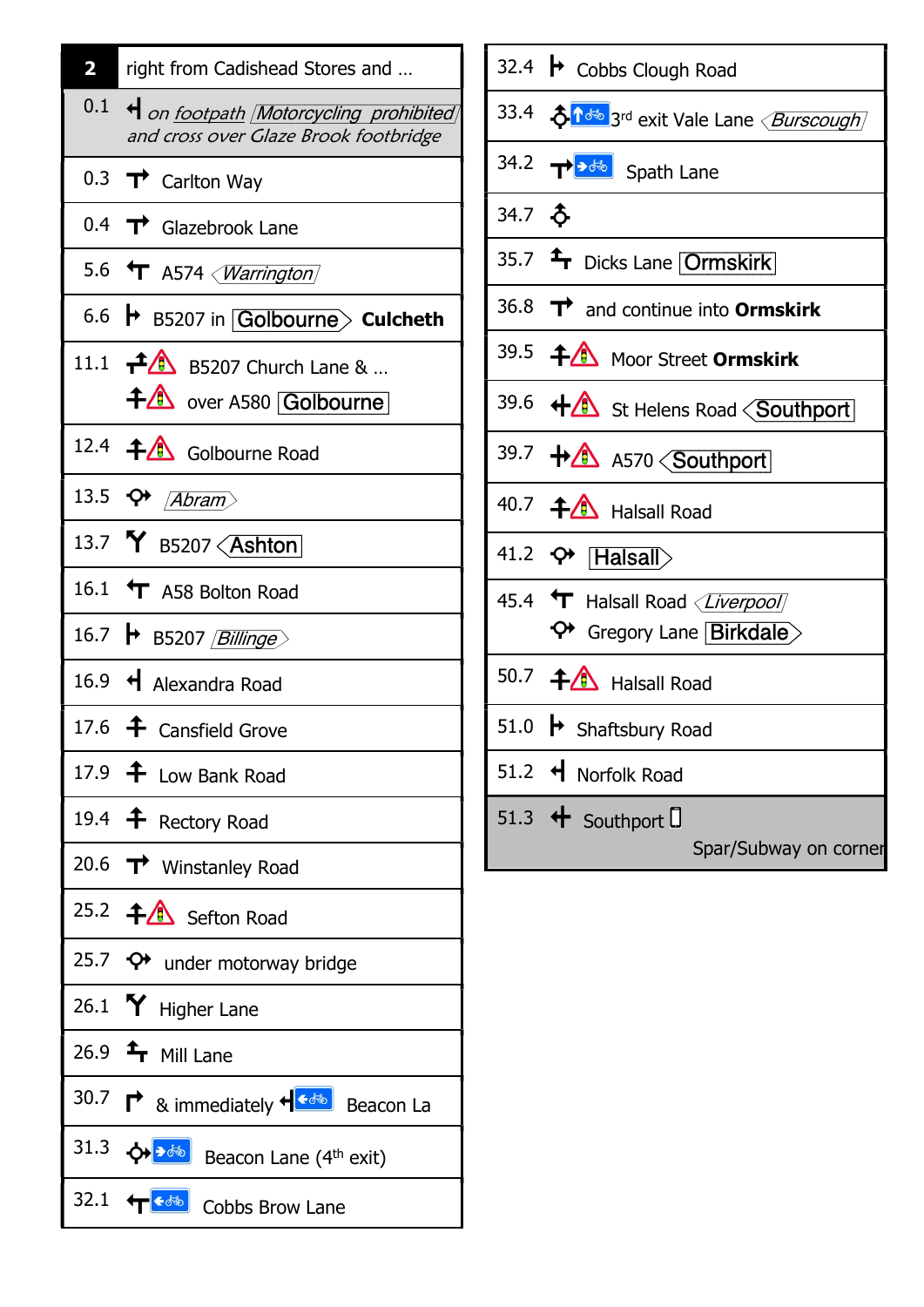| $\overline{\mathbf{3}}$ | $\left  \right. \hat{+} \right.$ Liverpool Road                       |
|-------------------------|-----------------------------------------------------------------------|
|                         | 0.7 + Q A565 < <i>Liverpool</i>                                       |
|                         | 2.2 & A565 <i>[Liverpool]</i>                                         |
|                         | 4.0 + 1 Moor Lane                                                     |
|                         | 5.5 $\blacktriangleright$ $\ket{\text{TPT}}$ onto Trans Pennine Trail |
|                         | 15.4 <b>TPT</b> Old Racecourse Road                                   |
|                         | 15.8 $\blacktriangleright$ <b>TPT</b> Meadway                         |
|                         | 17.3 $\triangle$ cross A5758                                          |
|                         | 17.6 $\triangleq$ cross B5207, onto Chapel Lane                       |
|                         | 17.7 $\bigcup$ 1st left, Copy Lane                                    |
| 18.6 $\delta$           |                                                                       |
|                         | 18.7 + B5194 Aintree                                                  |
|                         | 19.2 <b>f</b> B5194 Aintree Lane <i>[Melling]</i>                     |
|                         | 20.4 $\rightarrow$ Melling Road                                       |
|                         | 21.4 $\triangleleft$ Seeds Lane                                       |
|                         | 21.7 → onto Trans Pennine Trail and right                             |
|                         | 36.7 T Okell Drive                                                    |
|                         | 37.5 ↔ Church Road                                                    |
|                         | 38.3 $\rightarrow$ Baileys Lane                                       |
|                         | 38.3 $\blacktriangleright$ Lower Lane                                 |
|                         | 40.7 T Halebank Road                                                  |
|                         | 42.3 $\mathbf{\hat{T}}$ $\Box$ (shop on R, Fish bar)                  |

| zı | continue Mersey View Road                                                        |
|----|----------------------------------------------------------------------------------|
|    | 0.4 + to Pickering Pasture, left at river and<br>climb stairs to Runcorn bridges |
|    |                                                                                  |

3.3  $+$ 

3.8  $\,$  at Spike Island  $\mathbf{\hat{+}}$  over locks, keep Mersey on R onto canal towpath 12.2  $\rightarrow$  & over bridge (where SO is narrow path) 12.4  $\mathbf{\hat{T}}$  <TPT] at gates 12.5  $\hat{ }$  pass United Utilities site 12.7  $\blacktriangleright$  **[TPT** $>$  Forrest Way 13.2  $\leftrightarrow$  and  $\overline{H}$   $\overline{CPT}$  at gates 14.3  $Y$  TPT after rail bridges 14.8  $\bigoplus$  Taylor Street 14.9  $\rightarrow$  over Ship canal bridge then l Ellesmere Road 16.1  $\bigoplus$  Fairfield Road 17.4  $\mathbf{\hat{T}}$  Ackers Road 17.8  $\mathsf{Y}$  *Macclesfield* A50 and immed  $\mathsf{T}$ 19.2 w <Lymm] Stockport Road 19.2 T Stockport A56 21.3  $\mathbf{H} \langle$  Statham Lodge) at Lymm sign 23.2  $\triangleleft$   $\triangleleft$  TPT  $\mid$  for 4.8km 28.0  $\rightarrow$  onto Station Road 28.1  $\triangleleft$  Back Lane 29.7  $\vec{T}$  School Lane 30.0  $\triangleleft$  Charcoal Road $\Omega$ 30.2  $\text{Tr}$  Charcoal Road 31.3  $\bigoplus$  B5161 Hale 33.2  $\blacktriangleright$  Ashley Road  $\boxed{\text{Hale}}$ 33.6  $\uparrow$  over level crossing 33.9 Hale U Tesco on left, Costa on R